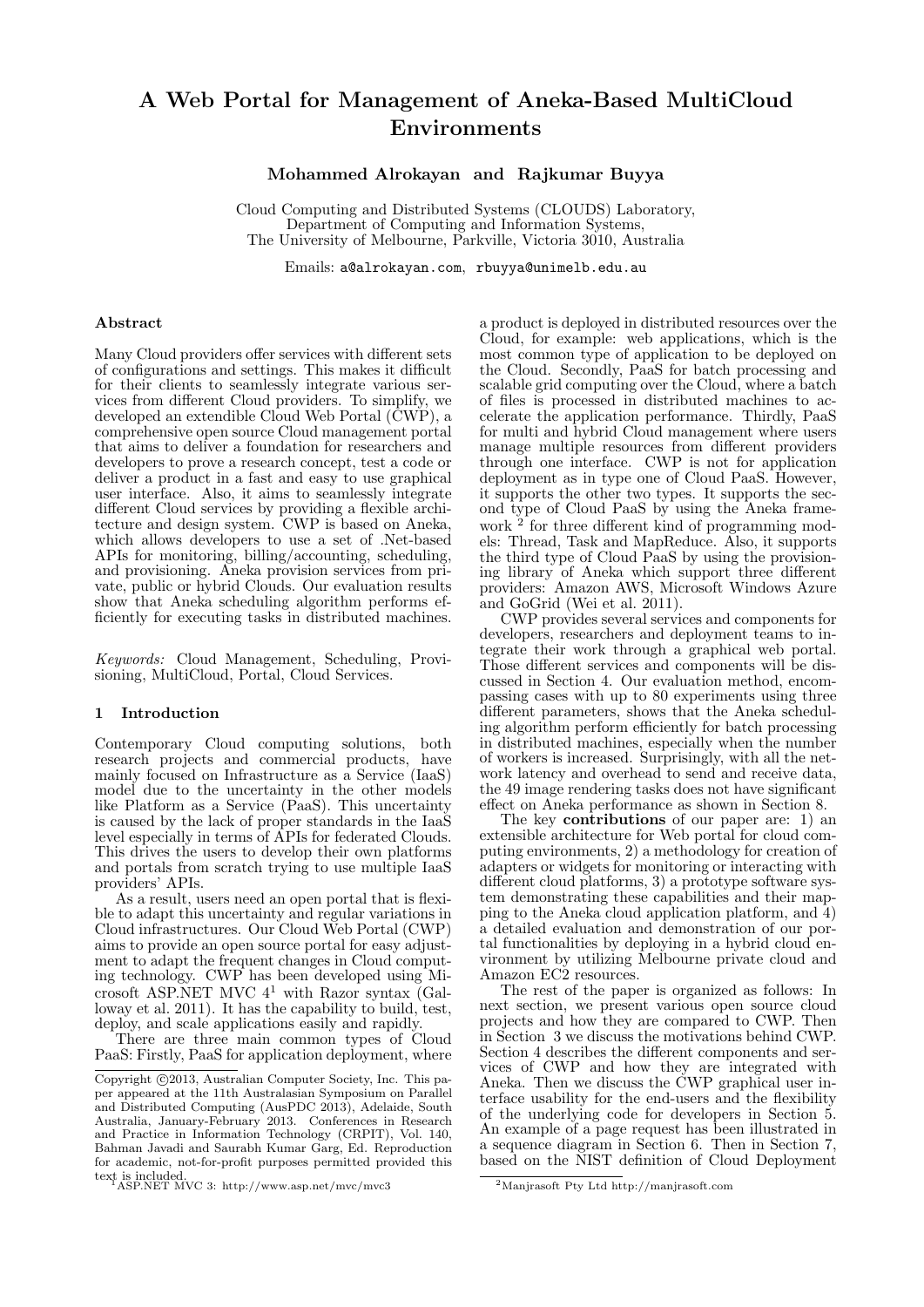Models, we summarize how CWP and Aneka support all levels of deployment models. In Section 8, an evaluation of CWP shows the Aneka scheduling performance using several parameters and statistics. We close in Section 9 with conclusions and future work.

### 2 Related Works

Cloud computing has been driven mainly by the industry; as a result the most common and useful services can be found there. This section is a result of a study researching seven Cloud computing projects. It shows two main features: the service and deployment models. A summary of the related works is shown in Table 1 along with Cloud Web Portal for comparison. In our research, we focus on the deployment model which will be explained in Section  $\bar{7}$ . The following is a summary of the seven projects:

# $\mathbf{CloudFoundry}^{3}$

It is a portal to deploy applications in distributed machines over a Cloud. It supports limited number of public Cloud providers. Also, it supports OpenStack<sup>4</sup> private Clouds. A commercial public Cloud version of CloudFoundry project by VMWare can be found at CloudFoundry.com<sup>5</sup> , which supports only one public Cloud provider even though the open source version of the project supports Multi-Public Cloud. Cloud-Foundry is for application deployment, not for MultiCloud management like Delta Cloud project.

# Delta Cloud<sup>6</sup> and  $i$ Cloud<sup>7</sup>

These two projects are different than the others, they are libraries to manage Multi-Public Cloud providers and manage hybrid infrastructure services using one API instead of dealing with multiple APIs for different providers. Delta Cloud is written in Ruby and it supports wide range of private Cloud projects and public Cloud providers, which allows users to manage several instances through one REST-based API for simple any-platform access. jCloud is almost the same as Delta Cloud except than it is written in Java.

# 3 Motivations

Not all Cloud platforms and portals fall into one category, CloudFoundry, Microsoft Windows Azure<sup>8</sup>, CloudBees<sup>9</sup>, and Google App Engine<sup>10</sup>, for example, are platforms for application deployment and they vary according to which programming language the user want to deploy on the Cloud. Other platforms, like RightScale<sup>11</sup>, is for Multi-Public Cloud management where multiple VM instances from multiple providers and monitoring can be provisioned via one management console.

Cloud Web Portal (CWP) is different from the others, on top of Multi-Public Cloud management, it allows users to run batch processing jobs over the Cloud in parallel and distributed manner leveraging Aneka framework (Vecchiola et al. 2012). Aneka supports

three different programming models: Task, Thread and MapReduce. CWP provides a flexible user interface for Cloud administrators, developers and researchers to manage multiple nodes in a Cloud. Also, it aims to give non-technical users an easy to use fully functional dashboard to view a summary of the current system status, and allow them to apply changes to the Cloud system according to their granted permissions. CWP allows the Cloud developers to add any feature to the portal or develop an application by implementing what we call "widgets" (which is Detailed in Section 5) and add it to the portal to be used instantly.

## 4 CWP Architecture and Services

CWP has been designed and developed to provide developers with an easy to understand code structure. Also, it has a flexible architecture for any future changes or adjustment to the portal. CWP gives portal users a Multi-Public Cloud support to provision public VMs from multiple different providers. Also, it has the capability to execute batch processing jobs over the Cloud according to the scheduling policy that the user chooses using Aneka APIs.

The CWP architecture in Figure 1 shows the different CWP services that users and developers can use and integrate. Aneka provides the main services for CWP such as monitoring, SLA-Resource management and resource provisioning whether those resources are local desktop machines, private Cloud, public Cloud or hybrid Cloud. CWP graphical user interface and its usability is described in the next section.

# 4.1 Provisioning

CWP provisions resources from all different deployment models using Aneka (?). Aneka uses different scheduling algorithms, for example, the deadline scheduling algorithm (Vecchiola et al. 2012) which allows Aneka to provision to public Clouds dynamically when the local desktop grid is not enough to execute the job within its given deadline. Another example of an algorithm is the budget-based algorithm that aims to limit the resources that are provisioned and chooses a set of resources that can finish the job within the specific budget.

# 4.2 Monitoring

Aneka monitors the running nodes through a heartbeat-based approach that performs periodic checks on the availability of the node. If one of the worker nodes fails executing a task, Aneka migrates that task to another node to be executed. If a master node fails, a discovery system looks for another master within the defined Cloud domain to take over and continue scheduling the tasks starting from where the previous master node stopped.

#### Service Measurements

CWP measures the services from different Cloud providers. CWP suggests the best service(s) to provision based on the users' QoS, budget, and monitored data. The SMICloud (Garg et al. 2011) algorithm has been used for multi-criteria selection of different Cloud services but has not been integrated with Aneka yet.

<sup>3</sup>Cloud Foundry Open Source: http://cloudfoundry.org

<sup>4</sup>Apache OpenStack: http://www.openstack.org

<sup>5</sup>Cloud Foundry: http://cloudfoundry.com

<sup>6</sup>Apache Deltacloud API: http://deltacloud.apache.org

<sup>7</sup>Apache jclouds: http://www.jclouds.org

<sup>8</sup>Microsoft Windows Azure: http://www.windowsazure.com <sup>9</sup>CloudBees Java PaaS: http://www.cloudbees.com

<sup>10</sup>Google App Engine: https://cloud.google.com/products

<sup>11</sup>RightScale Cloud Management: http://www.rightscale.com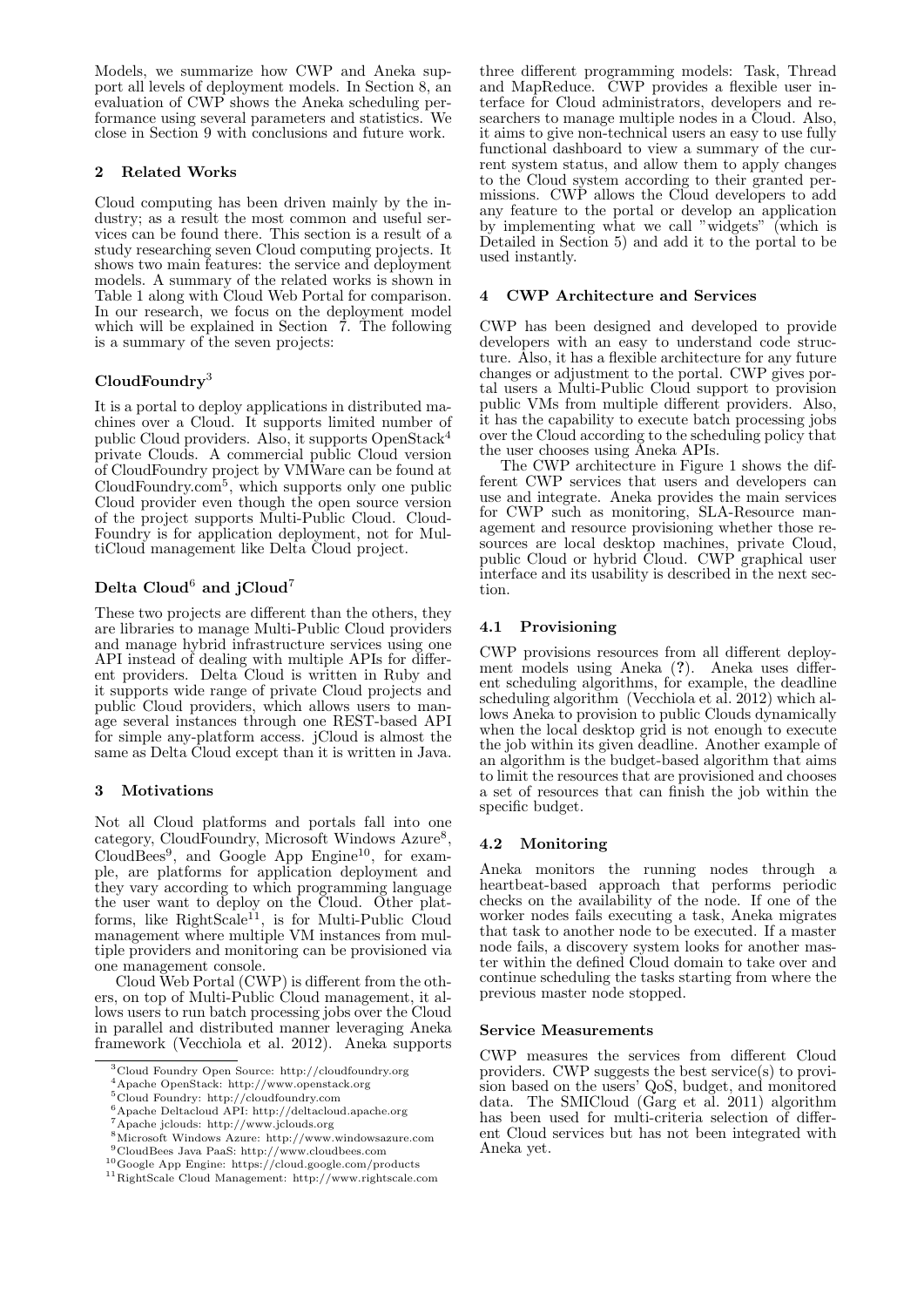Table 1: Related Works Projects

| Project               | Service Model                                                              | Deployment Model                            | Language          | Licence |
|-----------------------|----------------------------------------------------------------------------|---------------------------------------------|-------------------|---------|
| CloudFoundry          | Portal for application de-<br>ployment                                     | Private/Multi-Public<br>Cloud management    | Java              | Apache  |
| Delta Cloud           | Ruby Library for Multi-<br>Public Cloud support                            | Multi-Public Cloud                          | Ruby              | Apache  |
| iCloud                | Java Library for Multi-<br>Public Cloud support                            | Multi-Public Cloud                          | Java              | Apache  |
| Cloud Web Por-<br>tal | Cloud portal for Multi-<br>Public Cloud management<br>and batch processing | Private/Multi-Public<br>Cloud/Hybride-Cloud | $\overline{N}$ et | Apache  |

## SLA-Based Resource Allocation and Provisioning

Aneka can allocate resources based on the users' QoS. Unfortunately, due to the current limitations, almost all public Cloud service providers provide a static SLA, mainly for availability, that can not be negotiated. However, an Aneka prototype performance results show the feasibility and effectiveness of SLAbased resource provisioning in Clouds (Buyya et al. 2011).

# 4.3 Scheduling

Aneka support three different programming models: Task, Thread, and MapReduce associated with different scheduling algorithms based on time (Vecchiola et al. 2012) and budget. A user or a developer can implement or execute applications mixing any of the programming models with any of the scheduling algorithms. This kind of scheduling is important, for example, for scientist to execute batch processing type of applications and for graphical designers to render images or videos in a shorter time.

# 4.4 Billing/Accounting

Aneka is Market-oriented system, which can be used by a Cloud broker. Aneka has a fully functional billing and accounting system mainly for desktop grids. There are two different models: Pay-Per-Task or Pay-Per-Resource. The first one is to set a price for a task on each node to charge the users or the brokers depending on how many tasks they have executed. The second model is to set a price for the hourly usage on a node regardless on how many tasks the user will execute.

# 5 CWP Interface and Component Usability

CWP helps developers to create Cloud applications with decoupled components (input logic, GUI logic, and business logic). The loose coupling among the three main components of CWP provides the ability for parallel development, flexibility in changes and fast debugging. CWP infrastructure has been designed and implemented not just for the developers and researchers but also for any non-expert users to use the portal easily. Also, it brings flexibility in development and usability for the end-users to use its graphical user interface especially the concept of widgets and dashboard. This flexibility and usability in design allows the Cloud developers to edit any existing feature, widget or application and add almost any desired one easily.

The error messages are shown on the top right corner of the portal, which we call Issues Centre. It



Figure 1: CWP Architecture

gives the portal users a summary and a quick overview of what are the current errors and warnings. As soon as the user clicks on any of the errors or warnings it shows a dialog to solve the problem easily. In addition to the Issues Centre, CWP has the Activity Centre that shows to users a summary and a quick overview on the current running tasks. Next we discuss further the Widgets, Dashboard, Issues Centre and Activity Centre.

# 5.1 Widgets and Dashboard

Widgets give the developers a quicker method to develop Cloud applications leveraging all the components that have been mentioned in Section 4. The concept of widgets gives the users the flexibility to adjust the graphical user interface and to modify the business logic easily. Each widget is designed to be wrapped-up with  $\langle \text{article} \rangle$  and  $\langle \text{section} \rangle$  HTML tags; those wrapped-up tags specify the widgets' configurations, such as the width. A widget creates a box of information or form depending on the developer design. The width of a widget is between 1 and 12, so 12 is the full width of the browser window, see Figure 2 for example.

The HTML code in Figure 2 displays two widgets, each one fills half the width of the user's browser window  $(class="grid_6")$ . The first widget that will be shown is the *Clouds* controller and "Details" action to shows details for a specific Cloud as shown in Figure 4 (we are also passing the Cloud id  $id =$ @Model.CloudId). The code of this widget can be found in the file "Controllers\\_CloudsController.cs"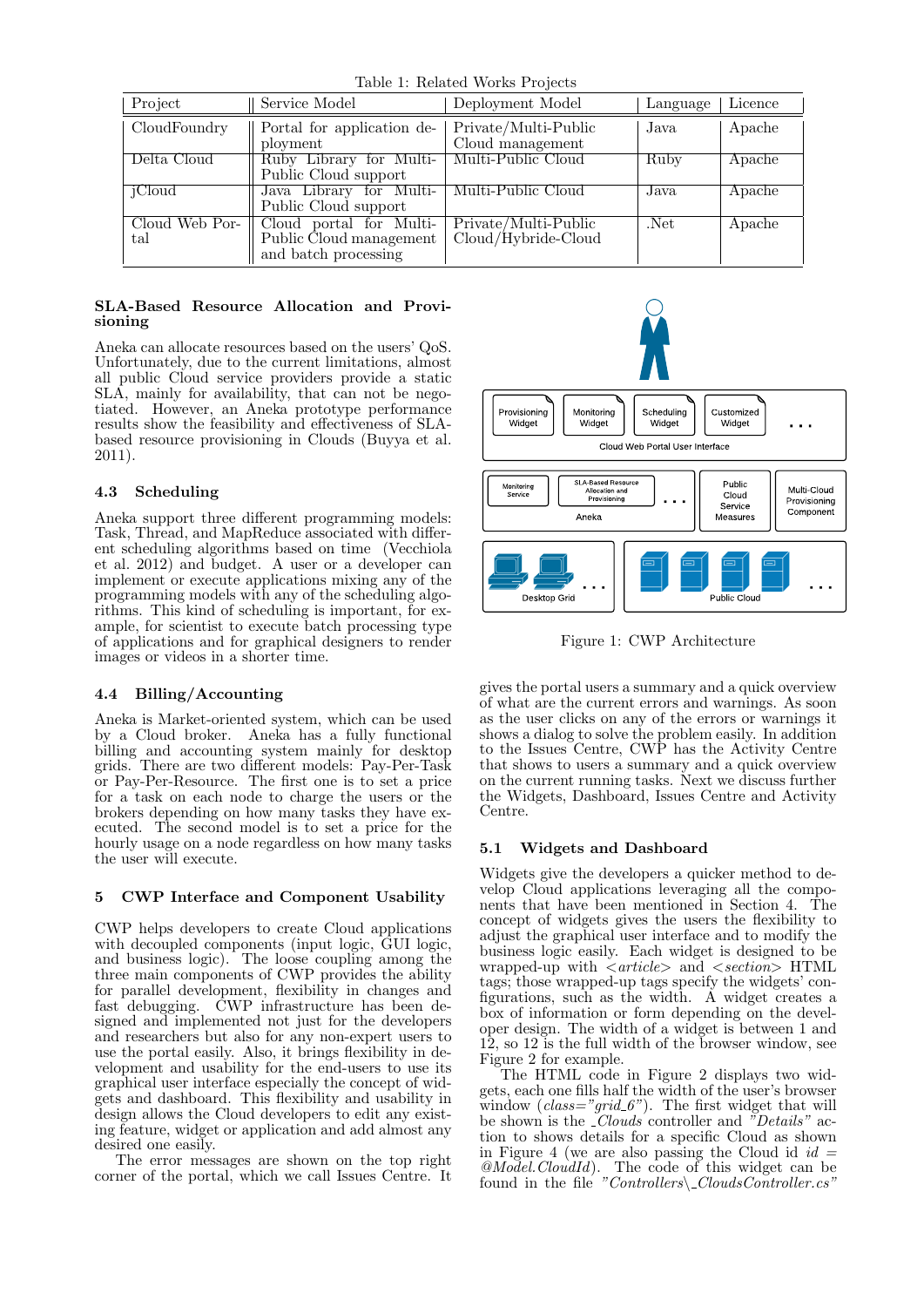```
<article class="container_12">
  <section class="grid_6"><br />
    <div class="block-border">
      @Html.Action("Details", "_Clouds",
        new { id = @Model.CloudId })
    </div>
  </section>
  <section class="grid_6"><br />
    <div class="block-border">
      @Html.Action("CPU_Utilization_Range",
        "_Charts",
        new { id = @Model.CloudId })
    </div>
  </section>
</article>
```
Figure 2: An example of an HTML code to display two widgets

```
<div class="block-content">
    <h1>New CWP Widget Title</h1>
    <div class="infos">
        //Any HTML or ASP.Net/RAZOR code
    </div>
</div>
```
Figure 3: An example of a widget code

in function "Details", which returns a View object. The second widget is almost the same as the first one, it calls the "CPU<sub>-</sub>Utilization<sub>-Range</sub>" controller and " Charts" action to draw a CPU utilization chart for a specific Cloud as shown in Figure 5. This shows how easy it is to customize and edit any widget in CWP. A new widget can be added by creating a new HTML file and following a specific format to match the CSS of CWP, for example, an HTML file content is shown in Figure 3

#### 5.2 Issue and Activity Center

The issues and activity centers were designed to monitor the Cloud resources and to keep checking the status of Aneka workers and masters. Also, it shows the ongoing tasks for the provisioned machines, masters and/or workers.

#### Issue Center

The issues centre, as shown in Figure 6, checks the status of the CWP resources, whether they are active or failed last execution. Also, it displays an error or a warning message according to how critical the issue is. Issue center gives the users the ability to fix any issue easily by clicking on any of the listed issues to popup a dialog box to solve it.

#### Activity Center

The activity centre, as shown in Figure 7, checks if there is any tasks in progress. Each one of those tasks is clickable to open a popup dialog box to show the users more information about the selected task.

#### 6 CWP Sequence Diagram

CWP sequence diagram shows how its components operate with each other and in what order. The sequence diagram in Figure 8 was simplified to show details of only one widget  $(\text{\_Clouds}\backslash\text{Details})$ . The rest of the widgets follow almost the same approach.



Figure 5: Live CPU utilization widget



Figure 6: Different issues have been addressed by CWP Issue Center



Figure 7: Activity Center shows different stages of ongoing tasks

The sequence diagram in this section is an example of a request to this page: "\CloudManagement\CloudDetails\1", where the web server calls "CloudDetails" action in "Cloud-Management" controller passing the Cloud id "1". The controller requests a Cloud object from the Entity Framework (EF) to send it to the CWP view: "CloudManagement\CloudDetails". This view calls three widgets as shown in Figure 8. The first widget is: " Clouds\Details\1", which shows the master and a list of workers along with some information about the selected Cloud, like running services. The widget sends several requests to the Entity Framework to get such information. Then the widget returns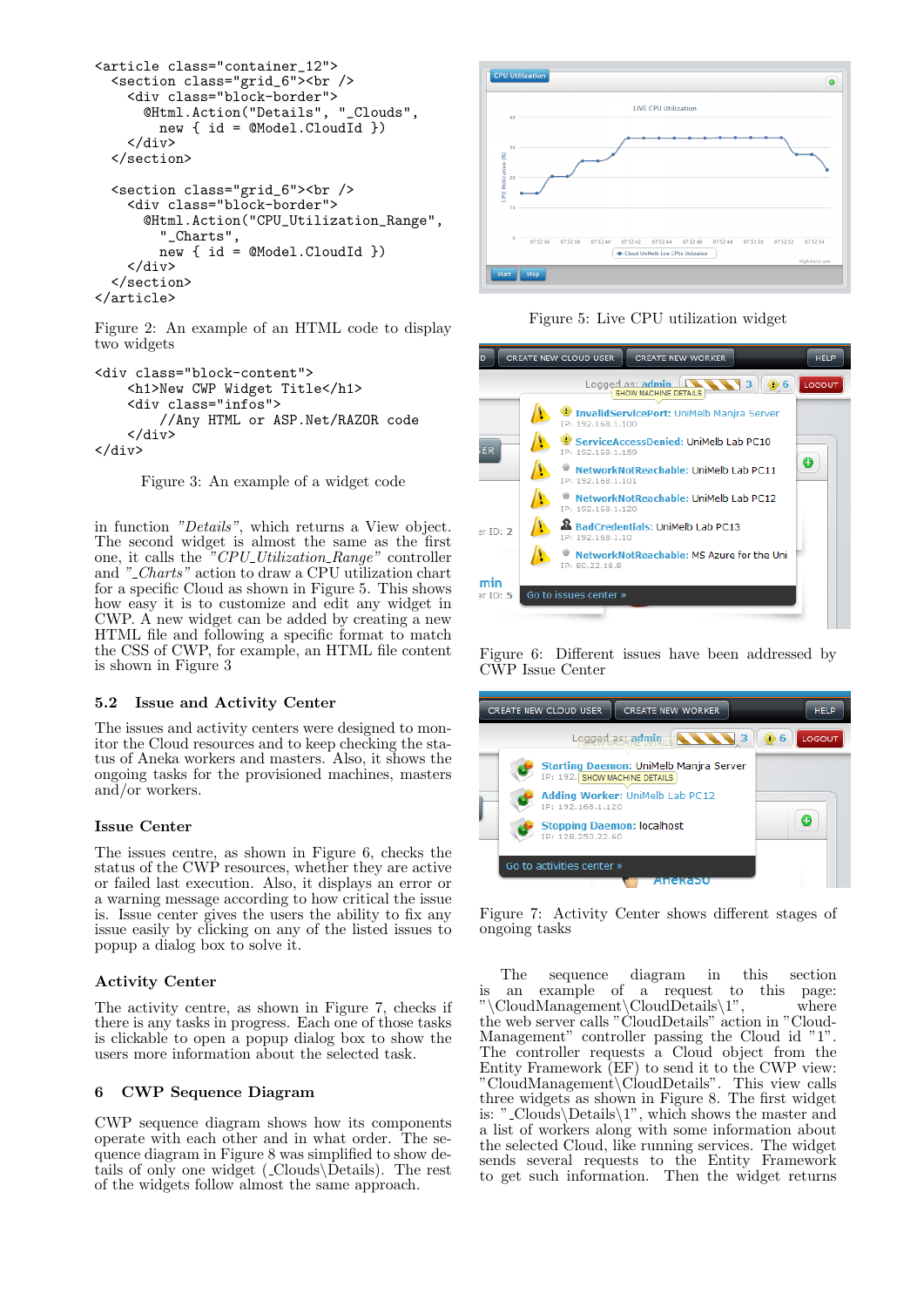|                      | Lab12 PC1<br>Master<br>Port: 9058<br>Machine: UniMelb<br>Lab PC10 | on EC2-W<br>Port: 9050<br>Machine: EC2<br>Server for the Uni   |                                       | on Azure-W<br>Port: 9050<br>Machine: MS Azure<br>for the Uni   |                          | OpenStack #1<br>Port: 9050<br>Machine: MS Azure<br>for the Uni |                                         | OpenStack #2<br>Port: 9050<br>Machine: MS Azure<br>for the Uni |
|----------------------|-------------------------------------------------------------------|----------------------------------------------------------------|---------------------------------------|----------------------------------------------------------------|--------------------------|----------------------------------------------------------------|-----------------------------------------|----------------------------------------------------------------|
|                      | OpenStack #3<br>Port: 9050<br>Machine: MS Azure<br>for the Uni    | OpenStack #4<br>Port: 9050<br>Machine: MS Azure<br>for the Uni |                                       | OpenStack #5<br>Port: 9050<br>Machine: MS Azure<br>for the Uni |                          | OpenStack #6<br>Port: 9050<br>Machine: MS Azure<br>for the Uni |                                         | OpenStack #7<br>Port: 9050<br>Machine: MS Azure<br>for the Uni |
|                      |                                                                   |                                                                |                                       |                                                                |                          |                                                                |                                         |                                                                |
|                      | OpenStack #8<br>Port: 9050<br>Machine: MS Azure<br>for the Uni    |                                                                |                                       |                                                                |                          |                                                                |                                         |                                                                |
|                      | Hyper Cloud EC2 and Local - Test Phase Cloud Details              |                                                                |                                       |                                                                |                          |                                                                |                                         |                                                                |
| DB.<br><b>String</b> | Connection<br>SecuritySharedKey                                   | Associated<br><b>Workers</b>                                   | Associated<br>User<br><b>Accounts</b> | Master<br>Associated<br>display<br><b>Services</b><br>name     | Master<br>port<br>number | Cost                                                           | Master<br>Failover<br><b>Backup URI</b> | <b>Master Status</b>                                           |

Figure 4: Cloud Details widget shows 10 workers and one master in a Cloud

HTML content to the view. The view repeats the same approach to get the HTML content from all the widgets. Finally, after the view wraps all the HTML contents, it sends the completed HTML page to the user.

Components in Figure 8 are decoupled to be replaced or extended. This gives the portal users and developers a flexibility to build adapters to suit their work or research.

#### 7 Deployment Models

NIST defines four different Cloud deployment models (?), which CWP supports via Aneka along with the Desktop Grid model.

#### 7.1 Desktop Grid

Aneka utilizes the unused computational power of desktop Personal Computers (PCs) connected on local area networks (LAN), virtual LAN, or over the Cloud. The main objective of a desktop grid is to accelerate application execution, especially distributedaware applications that split a job into tasks. Aneka provides several .Net libraries for developers to develop this type of applications to be distributed among Aneka workers. Desktop grid allows organizations to utilize unused PCs resources without affecting the productivity of PC users.

#### 7.2 Public Cloud

This is the most common model of the Cloud which allows several users to share the same infrastructure to reduce the cost and utilize the shared resources. The main features of the public Cloud are the resource availability, elasticity and cost efficiently. NIST defines public Cloud as "The Cloud infrastructure is provisioned for open use by the general public" (?). Aneka provisions public Cloud resources from Amazon EC2, Microsoft Windows Azure and GoGrid (Wei et al. 2011) to execute batch processing among them.

#### Multi-Public Cloud

Research on MultiCloud (Xiong et al. 2011), Inter-Cloud and Cloud Federation (Celesti et al. 2010) have emerged questioning the openness of the Cloud and discussing avoiding vendor lock-in. Also, deploying application on MultiCloud reduces the chance of outage by leveraging multiple running application servers on different providers, and switching to the most efficient one in case of any failure. In web applications, for example, MultiCloud application servers allow the system to redirect the users requests to where they can get the best experience by shortening the response time and increasing the availability<sup>12</sup>. CWP uses Aneka to provision infrastructure Multi-Public Cloud resources from any of Amazon EC2, Microsoft Windows Azure and/or GoGrid (Wei et al. 2011). Those resources can be managed in a single resource pool or multiple resource pools.

 $^{12}\rm{Cedexis:}$ http://www.cedexis.com/country-reports/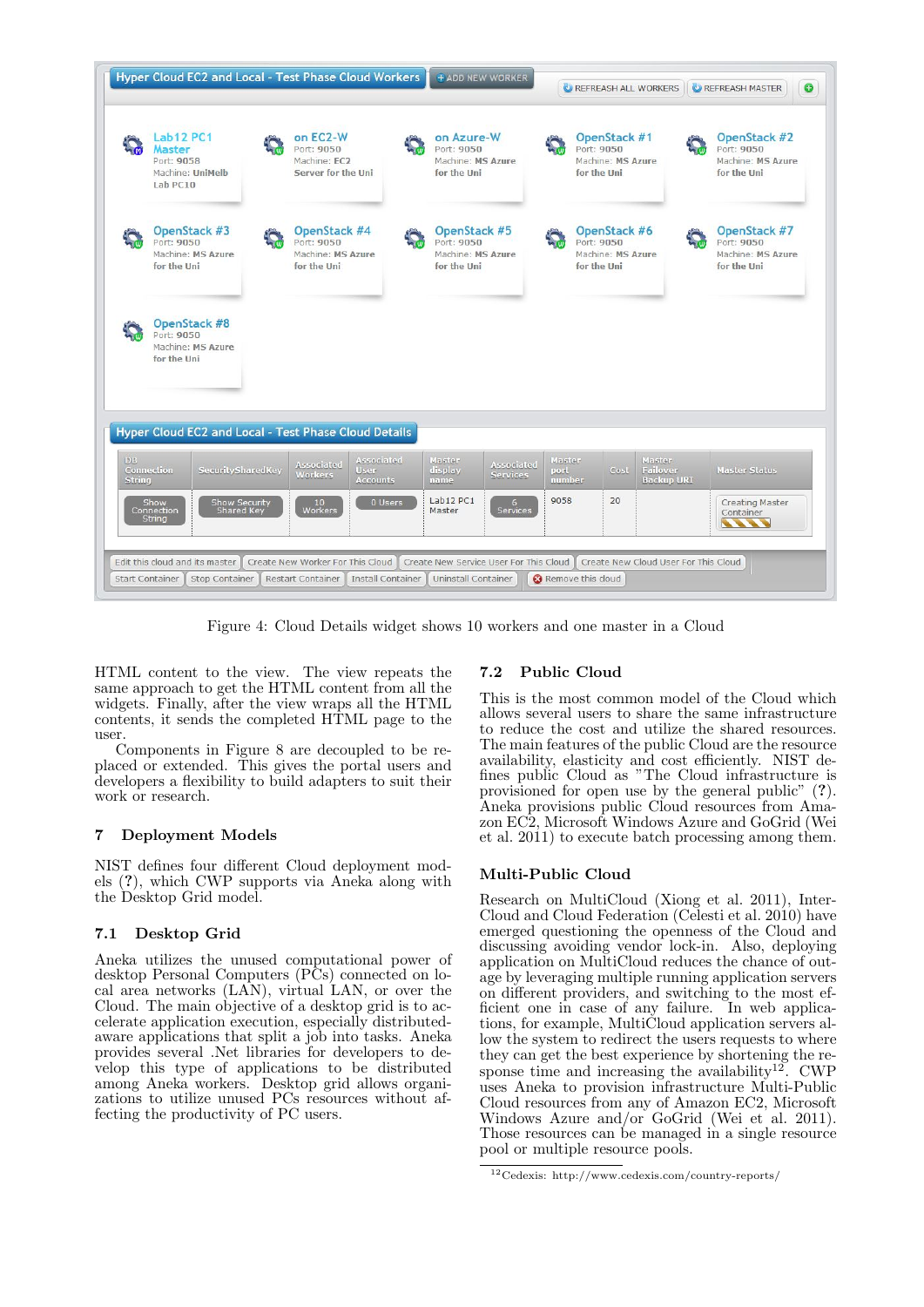

Figure 8: CWP Sequence Diagram Requests Page: "\CloudManagement\CloudDetails\1"

#### 7.3 Private Cloud

Many open source projects (Cloud Stack<sup>13</sup>, Deltacloud, Eucalyptus (Nurmi et al. 2009), Open Nebula14, Open Stack, and Cloud Foundry) emerged giving organizations the opportunities to host a private Cloud. It provides more control on the data and increases security. NIST defines private Cloud as: "The Cloud infrastructure is provisioned for exclusive use by a single organization comprising multiple consumers (e.g., business units)."  $(?)$ . Almost any private Cloud project can be public when hosted and exposed to the general public as a service. Manjrasoft Aneka has an ongoing project to support automated provisioning for OpenStack private Cloud.

#### Outsourced Private Cloud

Private Cloud usually refers to the on-premise private Cloud where an organization hosts the head node locally and the reset of the resources on the public Cloud. However, some providers offer private Cloud service that can be almost 100% outsourced, which is basically a public Cloud service that has been adjusted to isolate the infrastructure of the service to be dedicated to single organization. This model offers the security strength of the private Cloud and the availability, elasticity and cost efficient of the public Cloud.

#### 7.4 Hybrid Cloud

NIST defines hybrid Cloud as: "The [hybrid] Cloud infrastructure is a composition of two or more distinct Cloud infrastructures (private, community, or public) that remain unique entities, but are bound together by standardized or proprietary technology that enables data and application portability (e.g., Cloud bursting for load balancing between Clouds)" (?). Aneka has the ability to provision resources in hybrid Cloud (Vecchiola et al. 2012) where multiple tasks are distributed between local desktop grid PCs and also Multi-Public Cloud.

### 8 Performance Evaluation

We evaluate Aneka performance, and the efficiency of its scheduling algorithm. Aneka schedules jobs that consist of groups of tasks among workers via a master node.

Seven small size Amazon EC2 instances were used, one master and six workers. All the machines have the same specification. Our evaluation method encompasses cases with up to 80 experiments using three different parameters: number of workers, programming models, and number of tasks. The parameter of interest is the time in seconds that Aneka takes to finish executing a job. Four different numbers of workers have been used: one (representing the sequential execution), two, four and six workers. Two programming models were used: Thread, using the Mandelbrot application, and Task using a distributed version of POV-Ray application. Both applications, Mandelbrot and POV-Ray, use Aneka APIs for scheduling. Two number of tasks have been used: 25 tasks (which is rendering an image with 5 columns and 5 rows) and 49 (which is 7x7 image rendering).

Comparing the sequential execution of a job (number of workers  $= 1$ ) with the parallel execution (number of workers  $= 2, 3, \text{ and } 6$ , Tukey simultaneous tests shows P-Values close to zero, which means statistically that there is a significant difference between the different number of workers. Also, ANOVA General Linear Model test for the time in second versus the number of workers shows  $P-Value < 0.001$ , which means that the time and number of workers are strongly related and each one of them affects the other, so having more workers means a huge reduction in time for executing a job.

Also, Two-Sample T-Test for the time and number of tasks shows a  $P$ -Value <0.001 and 95% CI for difference  $(34.51, 61.35)$ , which means that the number of the tasks effects significantly the time that Aneka needs to execute a job. As a result, both number of workers and number of tasks have a great impact

<sup>13</sup>Cloud Stack: http://cloudstack.org/

<sup>14</sup>Open Nebula: http://opennebula.org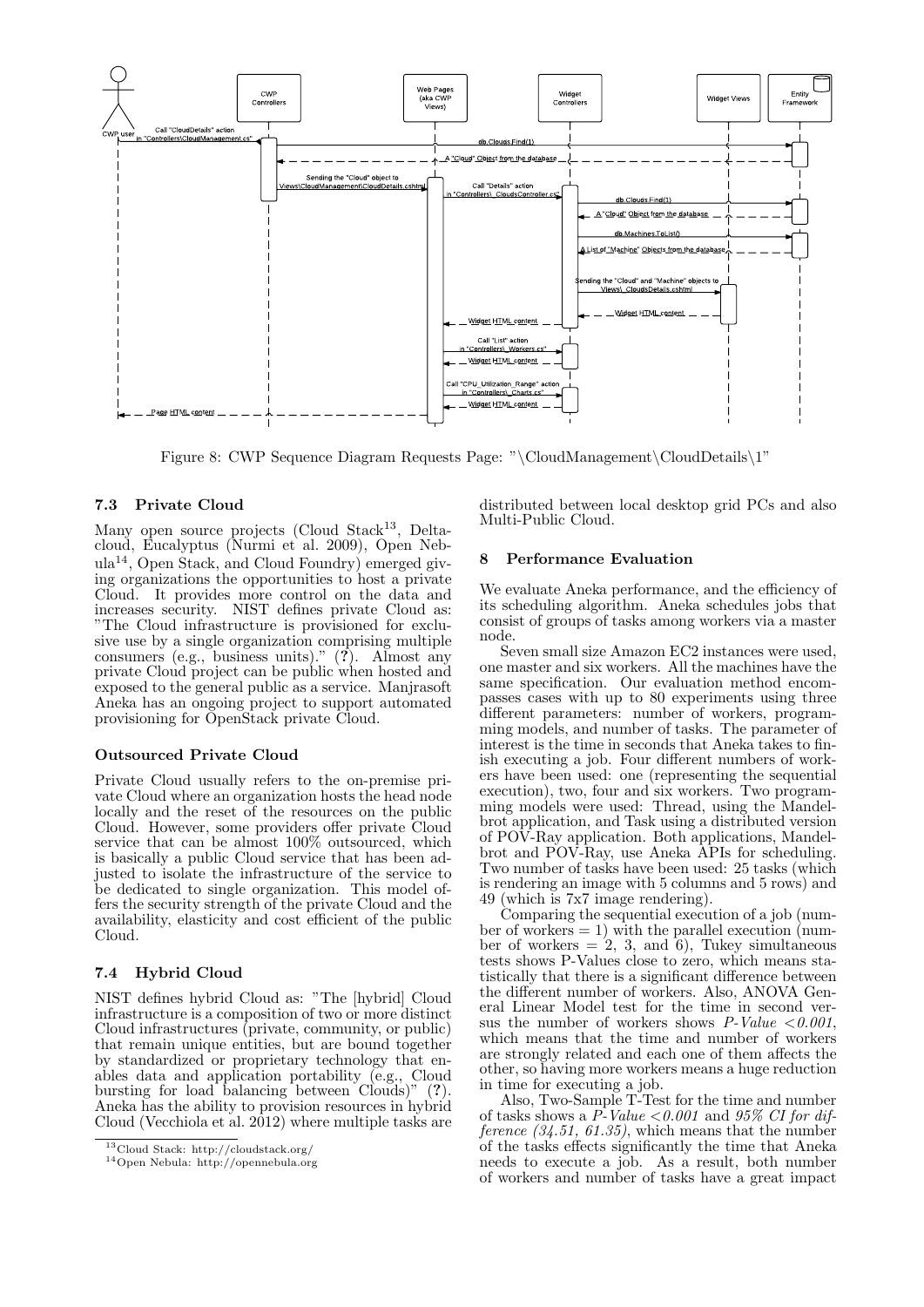For Task Programming Model: Time =  $60.1007 - 9.56779 * Num of workers$ + 0.780371 \* Num of tasks

```
For Thread Programming Model:
Time = 12.1695 - 9.56779 * Num of workers
+ 0.780371 * Num of tasks
```
Figure 9: Regression analysis for the two programming models with the number of tasks and the number of workers



Figure 10: LinePlot of mean time in second

on the time for Aneka to finish executing a job, and a correlation analysis has been preformed that supports this result.

Looking at the two programming models, the regression analysis shows the equations in Figure 9. That means both models have the same spread but the thread programming model  $(60.1007)$  always executes faster than the task programming model  $(12.1695)$ .

The line plot (Figure 10) shows how the increase of the number of workers to execute the tasks in parallel reduces the time that Aneka took to execute a job. Also, the sequence execution (number of workers  $=$ 1) has a wide gap between 25 and 49 tasks, while it is the opposite on parallel execution when we have 2, 4 or 6 workers, and the gap get closer when we have more workers.

The box plot (Figure 11) of the time Aneka takes to execute a job grouped in the number of tasks and the number of workers - shows how the number of workers decreased the time the Aneka takes to execute a job significantly. Also, the difference between the two box plots within the same number of workers is large in the sequence execution (number of workers  $= 1$ ) while it becomes narrower when we increase the number of workers.

As a result of this experiment, Aneka scheduling algorithm has been proven to perform efficiently for executing tasks in distributed machines, especially when the number of workers is increased. Surprisingly, with all the network latency and overhead to send and receive data, the 49 image rendering tasks does not have significant effect on Aneka performance compared to 25 tasks as shown in the box plot Figure 11.

#### 9 Conclusion and Future Work

Cloud Web Portal (CWP) is an open source Cloud management portal for researchers and developers to



Figure 11: Boxplot of time in second

prove a research concept, test a code or deliver a product. CWP uses Aneka as it is framework, which gives CWP several features especially in monitoring, billing/accounting, scheduling, and provisioning of local desktop PCs, private, public or hybrid Cloud. Aneka can be used by the developers using its APIs. Our evaluation method encompassing cases with up to 80 experiments using three different parameters show that Aneka scheduling algorithm perform efficiently for executing tasks in distributed machines, especially when the number of workers is increased. Surprisingly, with all the network latency and overhead to send and receive data, the 49 image rendering tasks do not have significant effect on Aneka performance compared to the 25 tasks.

As CWP is extendible, it is possible to build adapters for mapping its capability to other Cloud platforms. One of the undergoing and future works is the support for Multi-Public Cloud service measurement and keep tracking of the Cloud condition to select and allocate Multi-Public Cloud resources more accurately based on the users QoS and budget – by implementing SMICloud (Garg et al. 2011) on CWP.

#### Software Availability

A software of Cloud Web Portal (CWP) represented in this paper can be downloaded from http://www.cloudbus.org/cwp.

#### Acknowledgements

The authors would like to thank Dr.Rodrigo Calheiros and Nikolay Grozev for their valuable comments for improving the paper.

#### References

- Buyya, R., Garg, S. & Calheiros, R. (2011), SLA-Oriented Resource Provisioning for Cloud Computing: Challenges, Architecture, and Solutions, in 'Cloud and Service Computing (CSC), 2011 International Conference on', pp. 1 –10.
- Celesti, A., Tusa, F., Villari, M. & Puliafito, A. (2010), How to Enhance Cloud Architectures to Enable Cross-Federation, in 'Cloud Computing (CLOUD), 2010 IEEE 3rd International Conference on', pp. 337 –345.